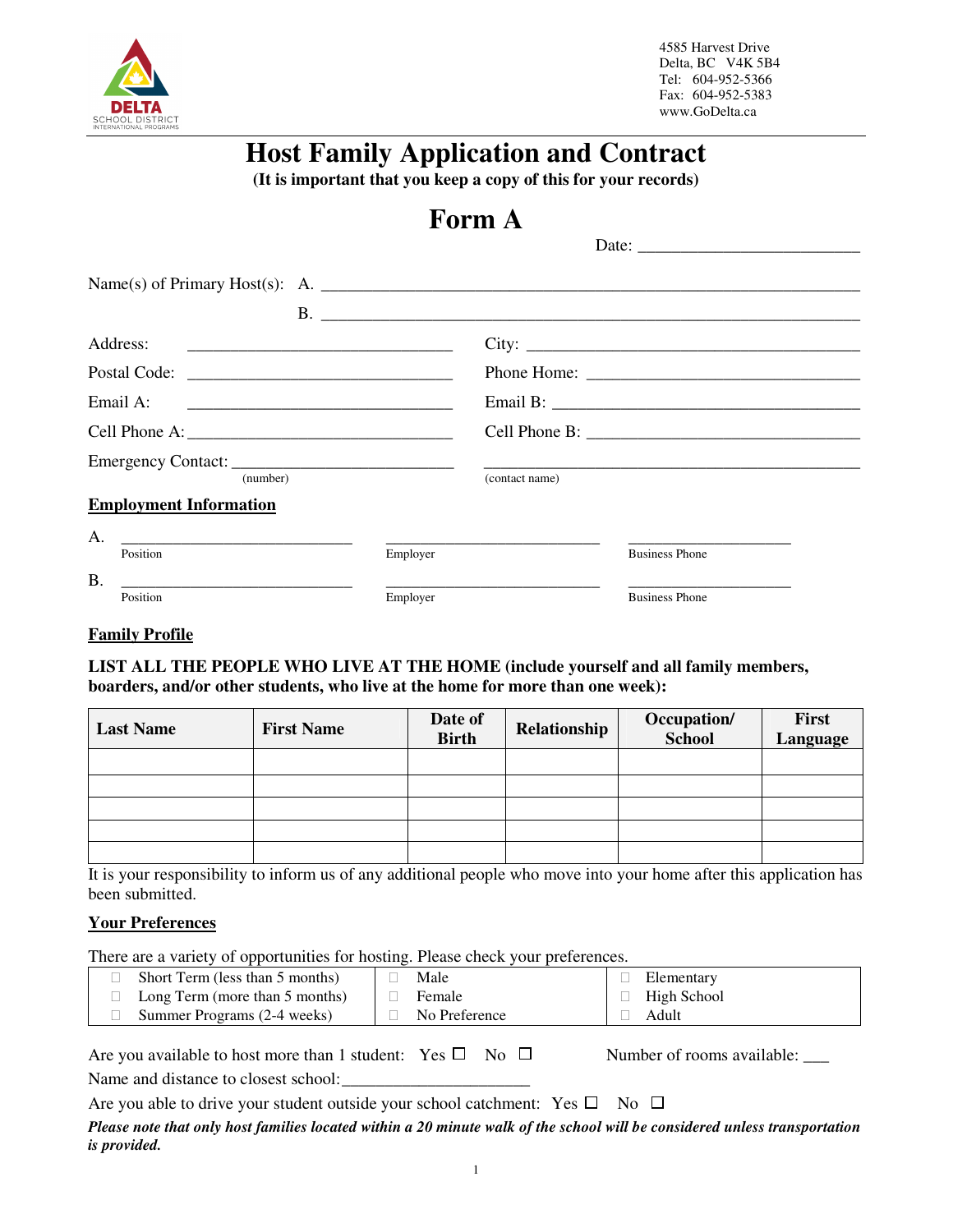## **Describe Your Home:**

How long have you lived at your present address? \_\_\_\_\_\_\_\_\_\_\_\_\_\_\_\_\_\_\_\_\_\_\_\_\_\_\_\_\_\_\_

 $\Box$  Townhouse  $\Box$  Detached House  $\Box$ 

Please list the pets in your home:

| <b>Species</b> | Large/Small | <b>Name</b> | Indoor/Outdoor |
|----------------|-------------|-------------|----------------|
|                |             |             |                |
|                |             |             |                |
|                |             |             |                |

Activities that take you out of the home on a regular basis: (i.e. Work schedule, children's activities etc.)

| Does anyone in your home smoke? Yes $\square$ No $\square$ Inside $\square$                                 |                                    | Outside Only $\square$                                                                                   |
|-------------------------------------------------------------------------------------------------------------|------------------------------------|----------------------------------------------------------------------------------------------------------|
| Do you have any firearms in your home? Yes $\Box$                                                           | $\overline{\phantom{1}}$ No $\Box$ |                                                                                                          |
|                                                                                                             |                                    | Are there dietary restrictions in your home (i.e. vegetarian, no pork, no dairy): Yes $\Box$ No $\Box$   |
|                                                                                                             |                                    |                                                                                                          |
|                                                                                                             |                                    |                                                                                                          |
|                                                                                                             |                                    |                                                                                                          |
| Do you attend religious services on a regular basis? Yes $\Box$ No $\Box$                                   |                                    |                                                                                                          |
|                                                                                                             |                                    |                                                                                                          |
| <b>Describe the Room Your Student Would Use:</b>                                                            |                                    |                                                                                                          |
| Location in home: (i.e. upstairs/downstairs)<br><u>Location</u> in home: (i.e. upstairs/downstairs)         |                                    |                                                                                                          |
| Student's room will need to be furnished with the following:                                                |                                    |                                                                                                          |
| Bed $\square$<br>Desk $\Box$                                                                                | Desk lamp $\Box$<br>Chair<br>П     | $Closet$ $\Box$<br>Dresser $\Box$                                                                        |
|                                                                                                             |                                    |                                                                                                          |
| Will the student have the following optional amenities:                                                     |                                    |                                                                                                          |
| Internet access<br>П                                                                                        |                                    | Access to fitness equipment $\Box$                                                                       |
| Phone jack in room $\Box$<br>$\Box$                                                                         |                                    | Private bathroom<br>П                                                                                    |
| Access to a piano                                                                                           |                                    | Other: $\square$                                                                                         |
| Have you ever hosted a foreign student in your home? Yes $\square$ No $\square$<br>If YES, please complete: |                                    |                                                                                                          |
| Number of students:                                                                                         |                                    |                                                                                                          |
| How did you hear about our program?                                                                         |                                    |                                                                                                          |
|                                                                                                             |                                    | Please list any hobbies, interests, or other activities that your family enjoys which may be shared with |
| your student (i.e. cultural, sports, religious):                                                            |                                    |                                                                                                          |

\_\_\_\_\_\_\_\_\_\_\_\_\_\_\_\_\_\_\_\_\_\_\_\_\_\_\_\_\_\_\_\_\_\_\_\_\_\_\_\_\_\_\_\_\_\_\_\_\_\_\_\_\_\_\_\_\_\_\_\_\_\_\_\_\_\_\_\_\_\_\_\_\_\_\_\_\_\_\_\_\_\_\_\_\_ \_\_\_\_\_\_\_\_\_\_\_\_\_\_\_\_\_\_\_\_\_\_\_\_\_\_\_\_\_\_\_\_\_\_\_\_\_\_\_\_\_\_\_\_\_\_\_\_\_\_\_\_\_\_\_\_\_\_\_\_\_\_\_\_\_\_\_\_\_\_\_\_\_\_\_\_\_\_\_\_\_\_\_\_\_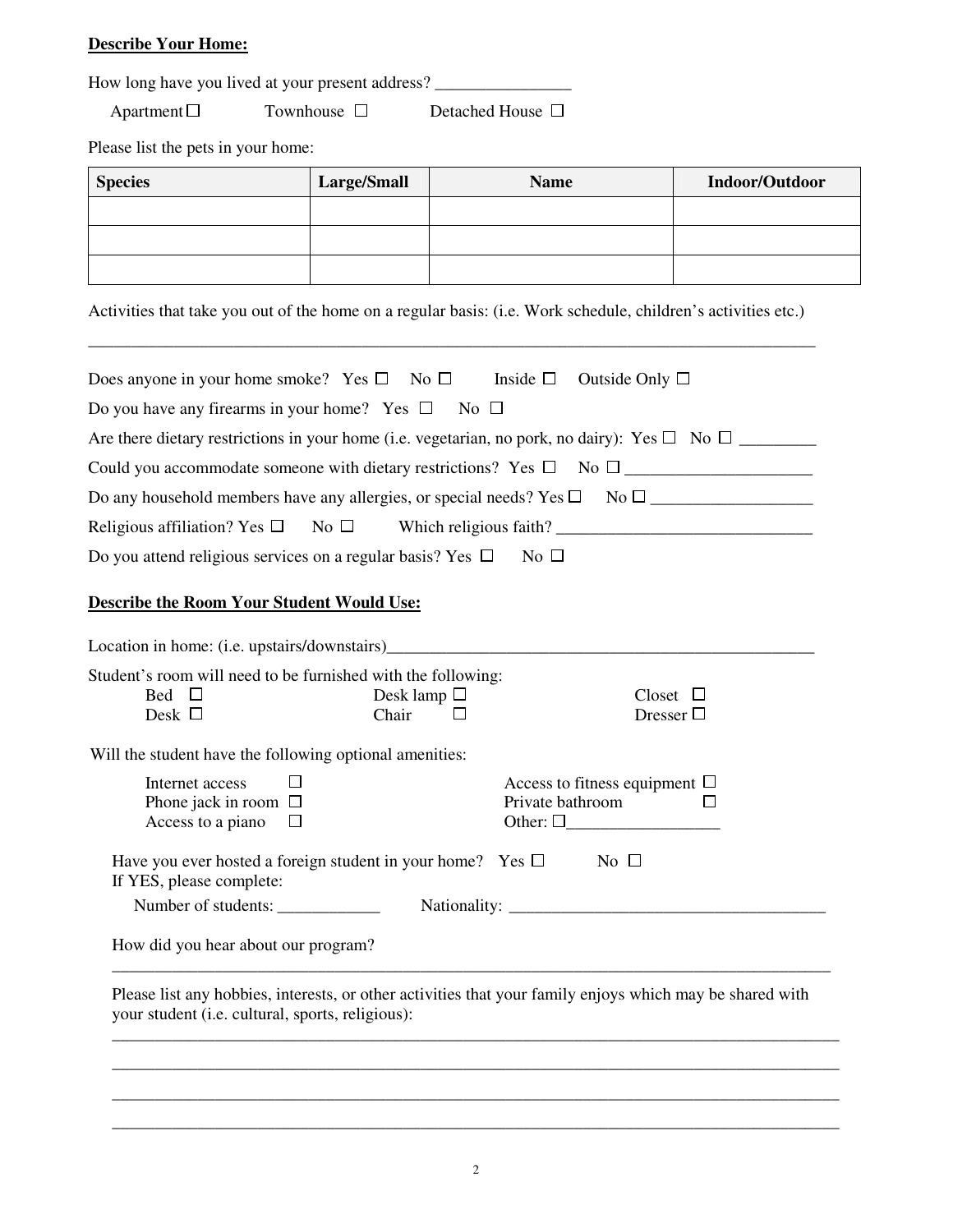By submitting this application, you are expressly consenting to allow the school district to conduct such reference checks as the Delta School District in its sole discretion deem advisable. You also consent to our obtaining information about your suitability as a homestay family by making enquiries of persons other than the references you have supplied in your application.

### **References**

Please provide two references (not related to you):

| Reference 1          |                                                                          |                                                                                                                                                                                                                                                                                                                             |
|----------------------|--------------------------------------------------------------------------|-----------------------------------------------------------------------------------------------------------------------------------------------------------------------------------------------------------------------------------------------------------------------------------------------------------------------------|
|                      |                                                                          | Relationship:                                                                                                                                                                                                                                                                                                               |
|                      |                                                                          |                                                                                                                                                                                                                                                                                                                             |
|                      |                                                                          |                                                                                                                                                                                                                                                                                                                             |
| <u>Reference 2</u>   |                                                                          |                                                                                                                                                                                                                                                                                                                             |
|                      |                                                                          | Relationship:                                                                                                                                                                                                                                                                                                               |
|                      |                                                                          |                                                                                                                                                                                                                                                                                                                             |
|                      |                                                                          |                                                                                                                                                                                                                                                                                                                             |
| $Yes \Box$ No $\Box$ |                                                                          | Are there any conditions or medical concerns that will impact on your ability, or the ability of anyone<br>residing in your home, to act as a homestay parent and fulfill your obligations (such as physical problems,<br>emotional difficulties or any other conditions in the home such as family conflict)?              |
| Dentist              | Name                                                                     | Phone Number                                                                                                                                                                                                                                                                                                                |
|                      | Name                                                                     | Phone Number                                                                                                                                                                                                                                                                                                                |
|                      | <b>CRIMINAL RECORD REPORTS:</b>                                          |                                                                                                                                                                                                                                                                                                                             |
|                      | this service, payable to the Delta Police Department.                    | Applicants who have been interviewed and are approved to host international students, must agree to<br>provide a criminal records search for all persons 19 years or older living in the home. There is a fee for<br>Applicants or their family members who have committed an offence relating to the care of minors, or an |
|                      | offense under the criminal code of Canada may also be disqualified.      | offence of a sexual nature against any person or an offence involving the use of alcohol or drugs,<br>violence or the sale of drugs, may be disqualified. Applicants who have been charged or convicted of an                                                                                                               |
|                      | been received by the Homestay Coordinator for the Delta School District. | Students will not be placed with host family applicants until an acceptable criminal records search has                                                                                                                                                                                                                     |
|                      |                                                                          | <b>HOST FAMILY DECLARATION: (to be completed and signed by all individuals 19 years or older)</b>                                                                                                                                                                                                                           |

I confirm that I, and anyone residing in my home, have never committed, or been convicted of:

- an offence related to the care of minors
- an offence of a sexual nature against any person
- an offence involving violence
- an offence involving the sale of drugs.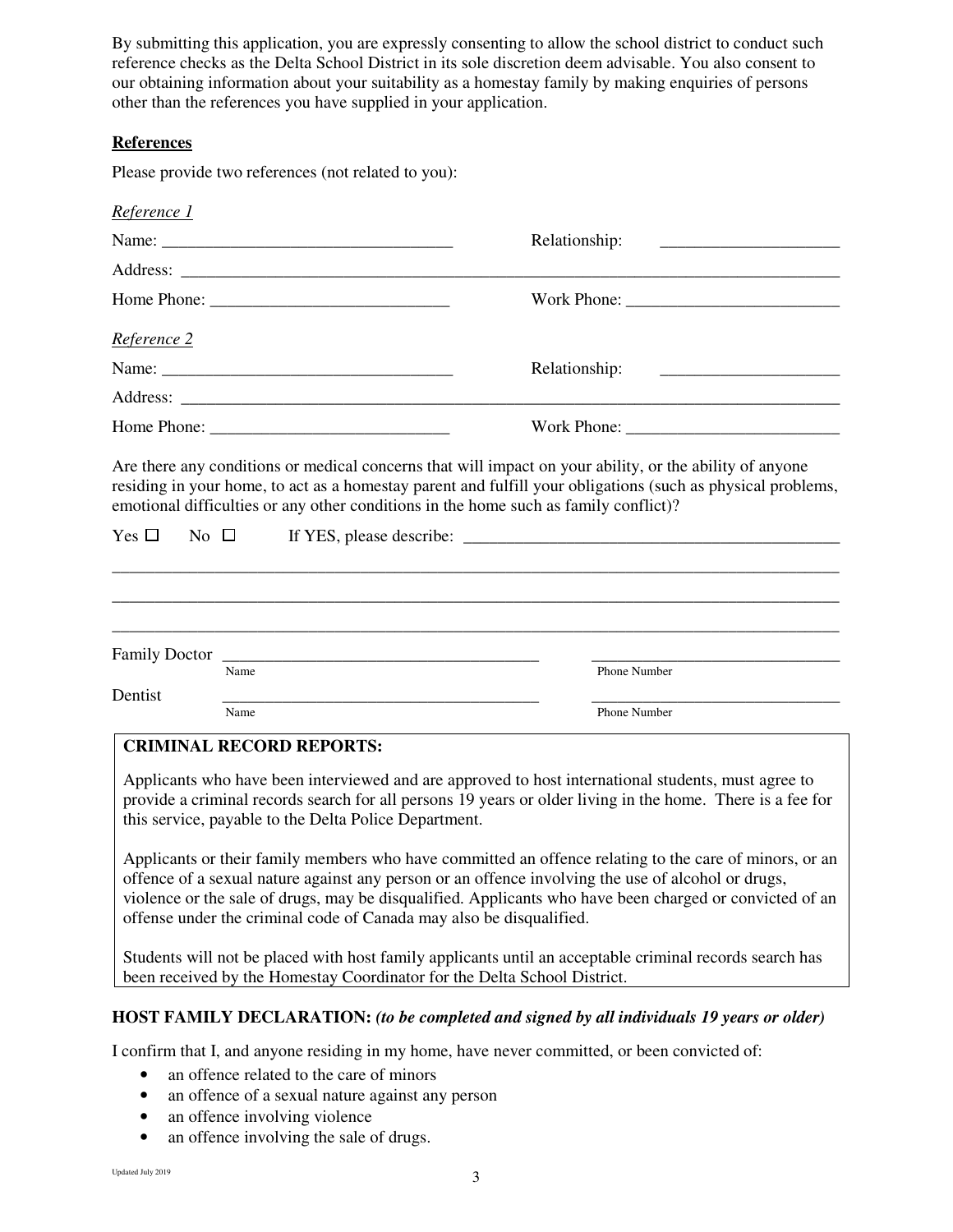I confirm that I and anyone residing in my home will notify the Delta School District within 7 days if I or anyone residing in my home is charged with any offence, following the completion of my Criminal Records Search.

*\* NOTE: must be signed by all individuals residing in the home over the age of 19 years.* 

#### **STATEMENT OF INTENT:**

I would like to apply to host a foreign student enrolled in the Delta School District International Student Program. I understand that it is my responsibility to ensure that I have adequate personal liability and household property insurance. I also understand that the homestay fee is payable to me by the student each month and is an honorarium for services rendered. By accepting a student into my home, I agree to abide by the following:

- I have read and agree to follow the expectations listed in the Delta Homestay Family Handbook. http://homestay.deltasd.bc.ca;
- I will assume responsibility for the care and attention of the student, and will act in place of his/her parents in the event of an emergency;
- The student will be treated like a member of my family and will enjoy our respect and encouragement;
- I will host only one student at a time from any homestay program, unless given written consent by the Delta School District homestay coordinator;
- I will abide by the expectations outline in Form B which forms a part of this agreement;
- I declare that none of my children living in the home nor any minor children living in my home has a criminal record for any offence, has had difficulties with legal authorities or discipline problems at school;
- If assigned a student, I agree to have my name and contact information published in a homestay listing, which may be shared with school district staff, other homestay families, agents, parents, custodians and/or chaperones; and
- I agree that photos of my home and my family may be taken for the purposes of this program and this agreement.

| Date: the contract of the contract of the contract of the contract of the contract of the contract of the contract of the contract of the contract of the contract of the contract of the contract of the contract of the cont |
|--------------------------------------------------------------------------------------------------------------------------------------------------------------------------------------------------------------------------------|
|                                                                                                                                                                                                                                |
| Date:                                                                                                                                                                                                                          |

See the Delta School District Homestay website at http://homestay.deltasd.bc.ca for useful and current information, updates, and high school student activities.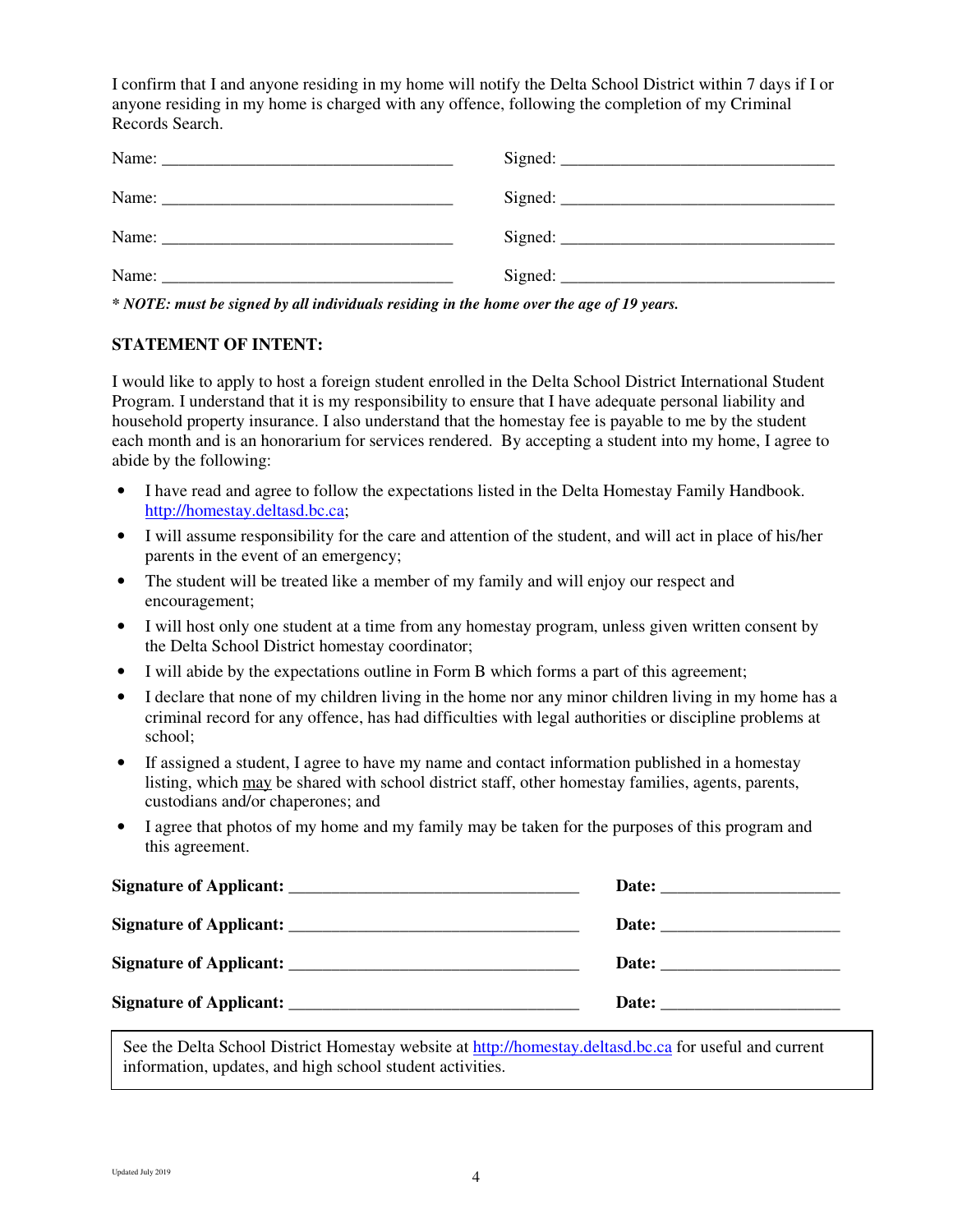## **Form B**

## **INTERNATIONAL STUDENT PROGRAM HOST FAMILY EXPECTATIONS**

Our host families are a very important component in the success of our international student program. Please take the time to review carefully the expectations outlined below. If you and your family feel that you would like to proceed with the application process, please complete the application form.

We endeavor to select families that we believe "match" well with the students who have applied to our program. If the district accepts your application, it does not guarantee that a student will be placed with you. While we may recommend a placement, the final placements are based on the approval of the student's family, agent or custodian. In the event that a placement is discontinued, for any reason, the district is under no obligation to replace the student for the balance of the school year.

If a student is assigned to your home, you agree that you will accept and comply with the terms of this agreement and the Delta School District handbook. You further agree that you understand that breach of any of these terms or guidelines may result in grounds to terminate the homestay agreement and placement.

Please note that homestay family members are private citizens and are not acting in the capacity of school district employees.

We, the host family agree that:

- 1. we will provide the student with a private room that includes a window, bed, dresser, closet, table lamp, desk, and access to laundry and bathroom facilities. We also understand that a computer and internet access is required;
- 2. we will provide 3 well balanced, nourishing meals each day plus snacks to the student;
- 3. we will pick up the student from the airport and return him/her to the airport as needed;
- 4. we will provide transportation to and from the school if it is more than a 20 minute walk;
- 5. we will provide transportation to and from extra-curricular activities;
- 6. we will notify our household insurance company that we have an international student in residence and we will carry sufficient personal liability insurance;
- 7. we will carry at least \$2 million liability automobile insurance;
- 8. we will ensure that the house is safe and complies with the BC Building Code and/or the local building bylaw, as applicable, and with the local fire code;
- 9. we will have the designation "to and from school" (if applicable) included on their automobile insurance;
- 10. we will never permit the international student to drive the family motor vehicle(s) for any reason;
- 11. we will inform the coordinator immediately if there is any loss or damage caused by the student and will follow the steps outlined in the guidelines;
- 12. we will not charge the student for incidentals or damages, but will contact the coordinator and follow the steps outlined in the guidelines;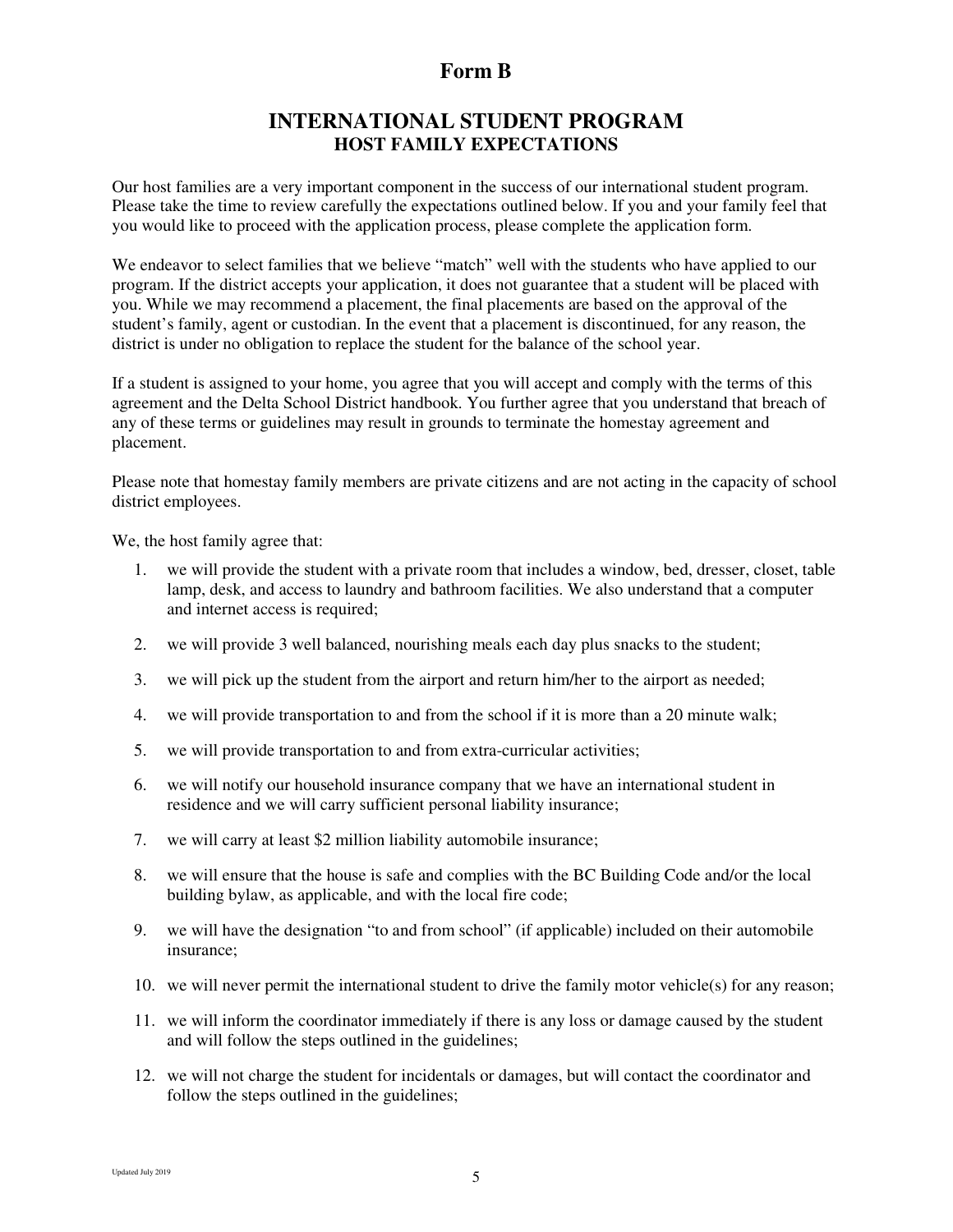- 13. we will contact the coordinator immediately should significant problems with the student arise. Such problems might include failure to attend school, illegal drug or alcohol use, or emotional issues;
- 14. we will inform the coordinator immediately of any changes in our family composition, contact information or changes with respect to who is residing at the residence;
- 15. for travel by the international student including extended overnight stays outside of the homestay, we will refer to the appropriate section of the Homestay Family Handbook and contact the homestay coordinator;
- 16. we will contact the homestay coordinator regarding any student trips outside of Canada;
- 17. we will review household rules and expectations promptly upon the arrival of the student;
- 18. upon arrival of the student, we will provide the student with house keys, information on how to use the house alarm and instruct the student on the course of action in the event of a fire, earthquake or other emergency. We will also instruct the student on the procedure for dialing 911 and what such a call entails;
- 19. we will instruct the student on the legality of seat belt use and bicycle helmet use and provide the international student with these items;
- 20. we will make reasonable efforts to be familiar with the whereabouts of their student at all times;
- 21. we will ensure that the student attends school regularly;
- 22. we will act as a judicious, caring parent and regard the international student as a family member;
- 23. we will abide by the Delta School District Homestay Family Handbook expectations. http://homestay.deltasd.bc.ca; and
- 24. we understand that should the student leave our home before the end of the month, we must refund the balance of pre-paid homestay fees to the student.

#### **We understand and agree to abide by these expectations:**

Dated: The contract of the state of the state of the state of the state of the state of the state of the state of the state of the state of the state of the state of the state of the state of the state of the state of the

**\* Note: Form B must be signed by all persons residing in the home who are 19 years or older.** 

 **\_\_\_\_\_\_\_\_\_\_\_\_\_\_\_\_\_\_\_\_\_\_\_\_\_\_\_\_\_\_\_\_\_\_\_\_\_\_\_\_\_ \_\_\_\_\_\_\_\_\_\_\_\_\_\_\_\_\_\_\_\_\_\_\_\_\_\_\_\_\_\_\_\_\_\_\_\_\_\_\_\_\_ \_\_\_\_\_\_\_\_\_\_\_\_\_\_\_\_\_\_\_\_\_\_\_\_\_\_\_\_\_\_\_\_\_\_\_\_\_\_\_\_\_** 

*The information on this form is required and will be used solely for the purpose of operation of the Delta School District International Student Program and its registered recruiters. It will be kept secure and confidential in accordance with the Freedom of Information and Protection of Privacy Act.* 

*Please Note: Your general contact information may be shared with school district staff, other homestay families, agents, parents, custodians, and/or chaperones.* 

> *Any questions concerning the collection and use of this information may be directed to the Director, Delta School District International Student Program.*